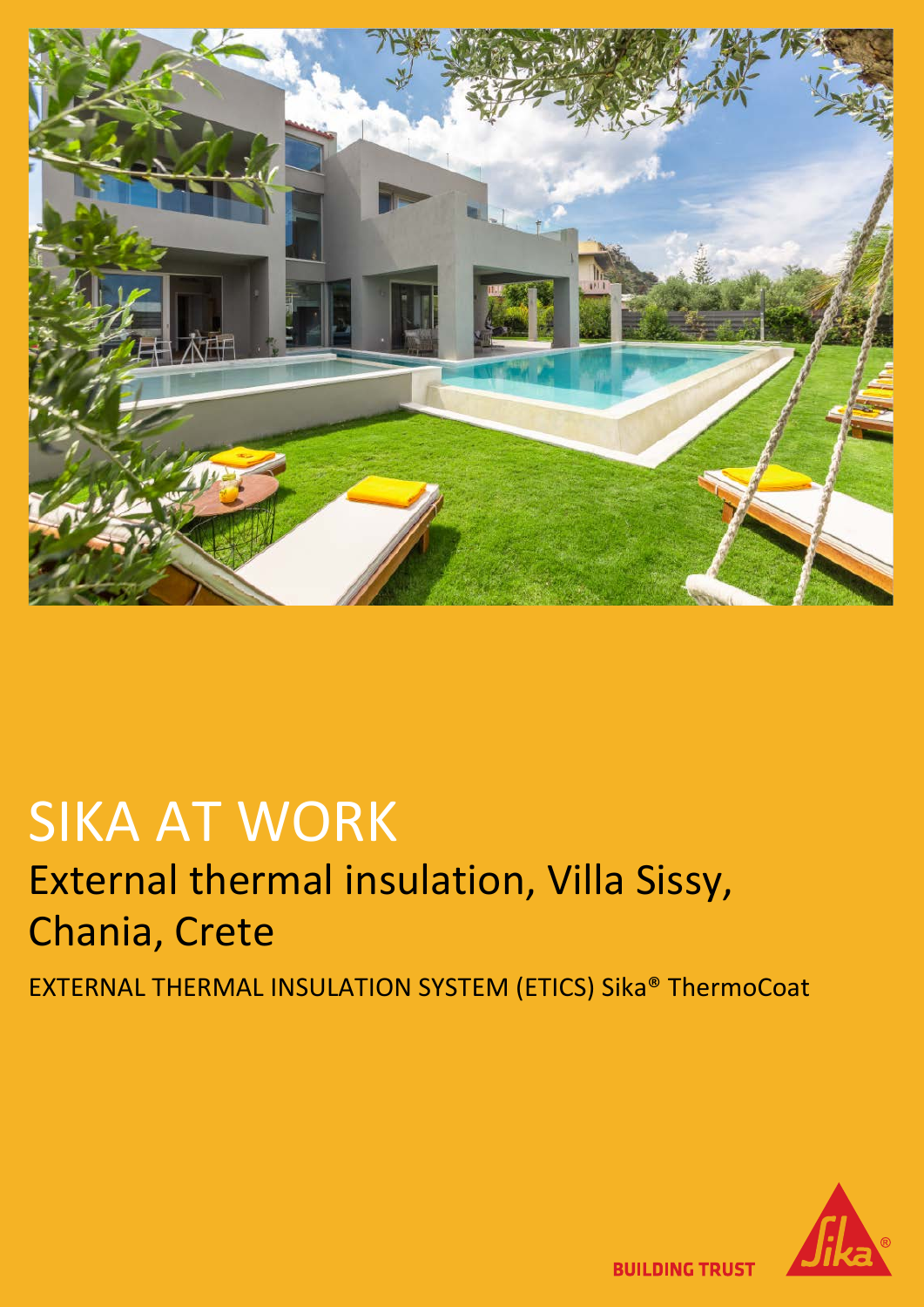## EXTERNAL THERMAL INSULATION SYSTEM, VILLA SISSY, CHANIA, CRETE



#### **PROJECT DESCRIPTION**

Villa Sissy is a new habitant construction in the area of Platanias Chania, with a total surface of 300m2. Constructed in August 2018, it has 4 bedrooms, 4 bathrooms, 1 WC, private parking, barbeque and is located 150 meters from the Platania beach. Chania town is 12 km away. Villa Sissy has a 100m<sup>2</sup> private pool with hydromassage in the center of the large garden, where guests can relax in comfortable sun loungers under the shade of trees or umbrella, in a private garden, on a plot of land of a total area of 800m2.

Villa Sissy is the ideal choice for relaxation as it combines the benefits of a luxury hotel with privacy and exclusivity.

#### **PROJECT DEMANDS**

For the building shell, the solution of external thermal insulation was selected. The warm climatic conditions, the extremely hot summer and the intense sunshine of the area impose the application of a system that offers increased energy savings and optimization of the cooling and heating system. The total area of the building shell that had to be covered with the system was 460m<sup>2</sup>.

#### **SIKA SOLUTION**

**Sika® ThermoCoat** thermal insulation system was proposed and applied for facade lining. External thermal insulation is one of the most costeffective ways of upgrading the energy performance of a building thanks to its excellent balance between cost and benefits. **Sika® ThermoCoat** is comprised of high quality products that have been tested for their compatibility and durability. **Sika® ThermoCoat** system meets the specifications of the European Organization for Technical Approvals (EOTA). The individual products of the system carry a Declaration of Performance and a CE Mark in accordance with applicable European Standards. **Sika® ThermoCoat** system comprises of:

- Bonding, base & rendering mortar **Sika® ThermoCoat Easy**
- EPS thermal insulating panels **Sika® ThermoCoat-2 HS**
- Glass fiber mesh **Sika® ThermoCoat-4 HS**
- Primer **Sika® ThermoCoat-5 HS Primer**
- Ready to use acrylic rendering paste **Sika® ThermoCoat-5 HS**
- Mounting accessories **Sika® ThermoCoat Accessories**

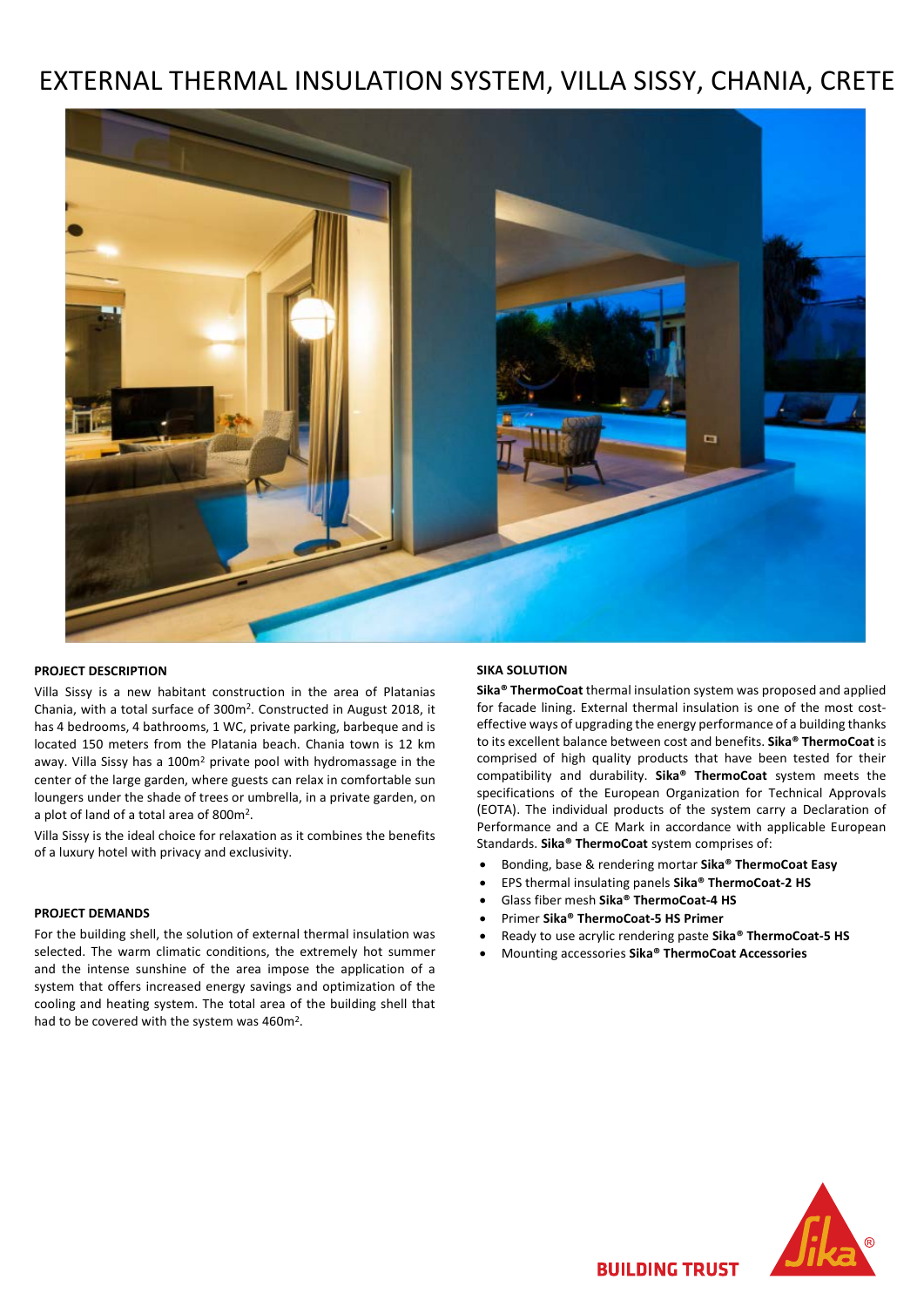#### **APPLICATION PROCEDURE**

After the start guides were installed, **Sika® ThermoCoat Easy** mortar was applied onto the existing properly prepared substrate to bond **Sika® ThermoCoat-2 HS** EPS thermal insulation boards. **Sika® ThermoCoat Easy** is a ready-to-use, 1-component fiber reinforced cementitious mortar that is used both as bonding and as basic mortar. **Sika® ThermoCoat-2 HS** EPS thermal insulation boards meet the requirements of heat insulating panels in an external thermal insulation system according to EN 13163. **Sika® ThermoCoat Easy** has excellent application properties, both in the base layer configuration and also during grid embedment and features particularly high adhesion to many building materials, as its characteristics include its resistance to moisture and temperature fluctuations, the usual environmental conditions in a seaside area in Greece. **Sika® ThermoCoat Easy** mortar is certified as general-purpose mortar (GP CS-IV W2 according to EN 998-1) for coatings in indoor and outdoor applications.



The alkali resistant glass fiber mesh **Sika® ThermoCoat-4 HS** was embedded on the base coat. **Sika® ThermoCoat-4 HS** is designed for use as a reinforcement glass mesh. It offers a uniform stress distribution over its entire surface of the render, to avoid pointing and cracking, as well as long-term resistance against movements due to temperature fluctuations or shrinkage.

Prior to the basic mortar layer, the 1-component, cementitious, waterproofing mortar **Sikalastic®-1K** was applied to strengthen the sealing zone at the base of the facade, as well as on terraces and flashings on the roof. Applying **Sikalastic®-1K** waterproofing mortar offers an additional protection to ensure system watertightness in critical zones, joints and details. On the base coat the color, acrylic primer **Sika® ThermoCoat-5 HS Primer** was applied. It offers water repellency in depth, provides long-term durability of the system as a whole and is available in a wide range of shades for uniform color shade of the final layer.

For the final rendering the acrylic paste, **Sika® ThermoCoat-5 HS** was used. Its features include its excellent UV resistance, while it is breathable, water-repellent and is highly elastic and workable. The paste is available in a wide color range and in various granulometries, to achieve the desired aesthetic result. It can also be applied by spraying, ensuring high construction speed and on time delivery of the project in use.



#### **PRODUCT SALES IN VOLUMES:**

- Bonding & basic mortar **Sika® ThermoCoat Easy**: 5,6 tns
- Waterproofing mortar **Sikalastic®-1K**: 0,7 tns
- EPS Thermal insulation panels **Sika® ThermoCoat-2 HS:** 370m2
- Glass mesh **Sika® ThermoCoat-4 HS**: 550m2
- Primer **Sika® ThermoCoat-5 HS Primer**: 125 kg
- Ready to use acrylic paste **Sika® ThermoCoat-5 HS**: 1,35 tns
- Pins **Sika® ThermoCoat-8 HS**: 2100 pcs
- Water ponds **Sika® ThermoCoat:** 45 pcs
- Angle grinders **Sika® ThermoCoat**: 270 pcs

**PROJECT PARTICIPANTS:** Owner: **Sissy Kavroudaki** Commercial partner: **Domiki Kolymvariou** Applicator: **Panagiotis Saslis**